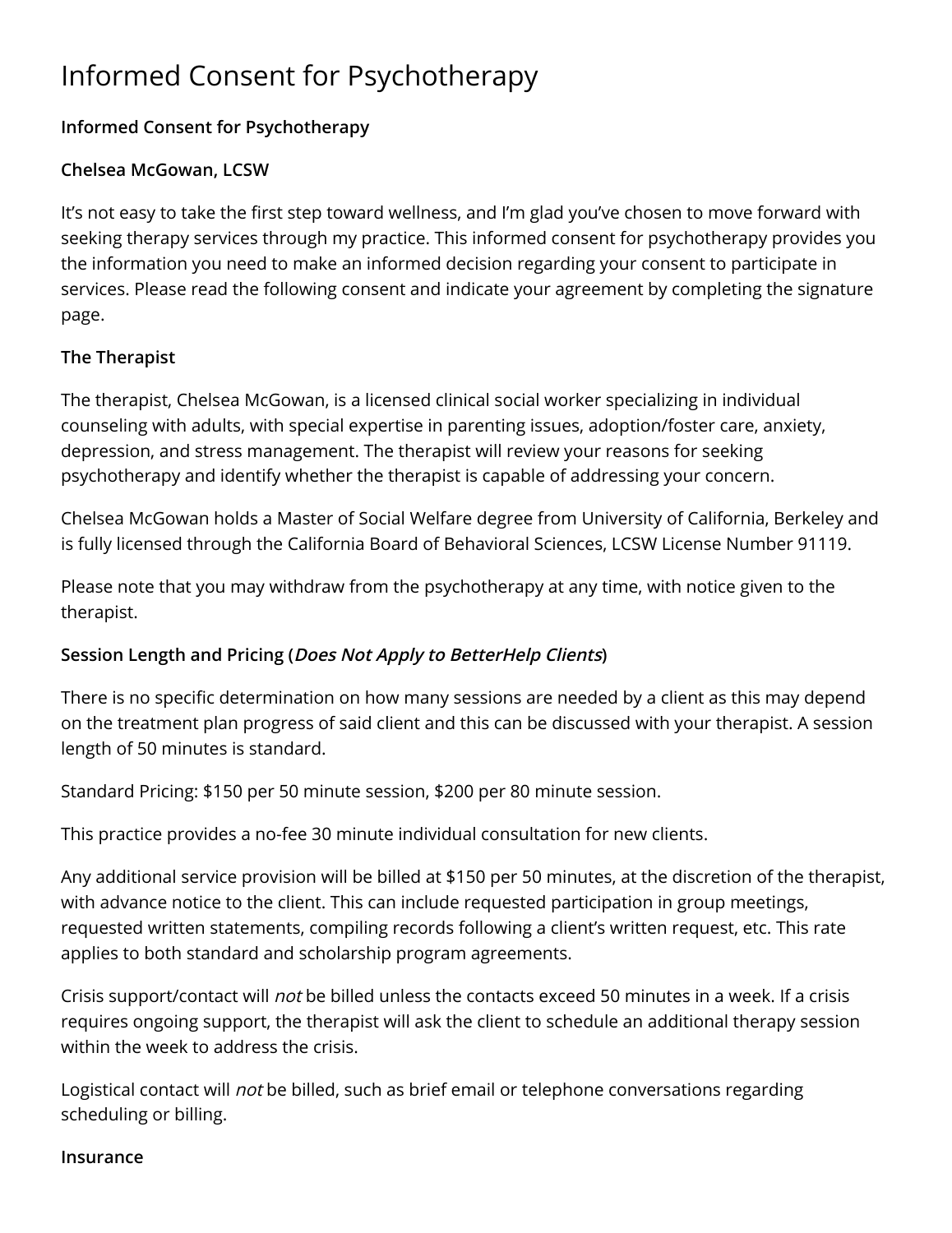The therapist is not a contracted provider with any insurance company or managed care organization. Should the client choose to use their insurance, the therapist will provide client with a statement, which the client can submit to the third-party of their choice to seek reimbursement of fees already paid.

The client should note, however, that while therapy is often reimbursable by Health Spending Accounts, that many have specific guidelines regarding reimbursement. Clients should check with their insurance carrier or HSA provider in order to ascertain whether services are, in fact, reimbursable.

## **Scholarship Program (Does Not Apply to BetterHelp Clients)**

This practice holds strong values regarding serving all members of our community, not just those of financial means. Therefore, a scholarship program was implemented to support services to a limited number of clients experiencing financial need or hardship that would otherwise prevent them from accessing the services of this practice.

Scholarship Program applications are taken individually during the no-fee 30 minute consultation, or at any time during treatment if a client experiences new financial need or hardship.

Scholarships are renewed every 60 days depending on continued financial need and availability of scholarship spaces. The scholarship program has capacity for five (5) clients, subject to the discretion of the therapist.

Scholarship Program Pricing: \$50 per 50 minute session.

#### **Risks**

Through therapy, clients may engage in self-reflection and introspection that bring strong emotions to the surface. Therapeutic progress will be tracked using therapeutic goals created jointly between the therapist and the client, and do not guarantee outcomes. Any questions or concerns regarding therapeutic progress should be addressed with the therapist during sessions.

There may be a chance that during or after a session the client may feel emotionally distressed. The client is urged to discuss their feelings and process emotions with their therapist to reduce any emotional distress or harm.

Crisis consultation is available to clients of this practice who are experiencing distress, and can usually be provided within 48 hours. Immediate or same-day availability is not guaranteed, and clients are required to contact emergency services if they are experiencing suicidal thoughts or engaging in suicidal actions. If you are in imminent danger, you agree to call 911 or your local crisis response.

#### **Advantages**

Therapy helps precipitate change and emotional healing. Supporting these insights leads to new ways of coping and addressing problems, and provide clarity in future decision making.

I understand that therapy can be challenging. Together with the therapist, goals will be identified by the client and progress on those goals will be monitored by the therapist and reviewed regularly with the client. The goal of therapy is to progress in the mutually agreed upon goals, though outcomes are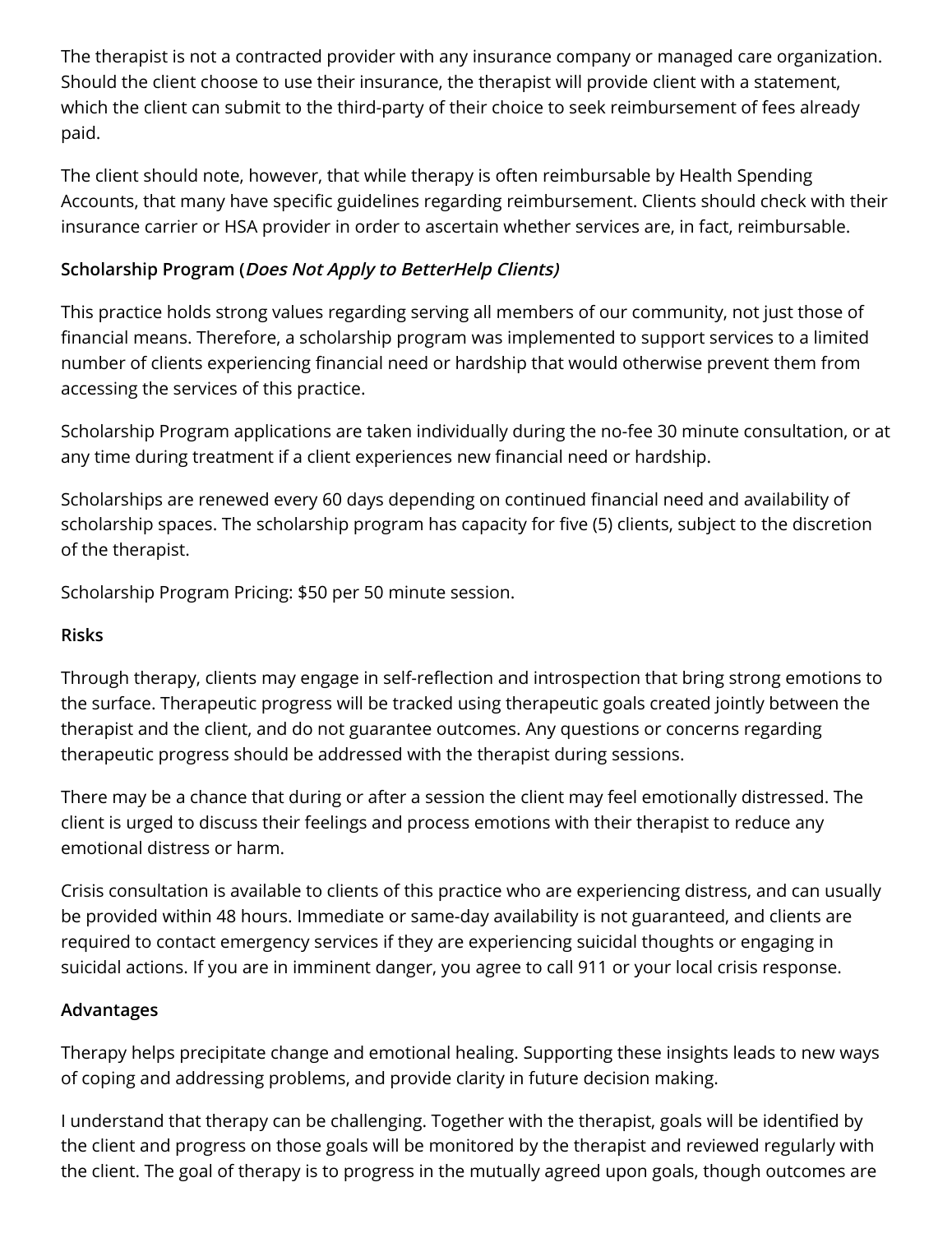not guaranteed.

### **Relationship**

Any relationship that a client has with their therapist is strictly professional. Other relationships, such as business or personal relationships, that a client may have with a therapist can prevent or undermine the effectiveness of the treatment.

The therapist will not accept friend request or connection requests on social media, nor with the therapist seek out information about the clients or their families through any online platforms or private/professional networks.

Dual relationships or outside contact may occur, and will be addressed professionally on a case by case basis. Clients are welcome to acknowledge the therapist in social situations as they occur, but the therapist will never approach the client in public unsolicited. For foster/adoptive parents and former foster youth - California foster care and adoptions is a small world and we may cross paths, but how we walk through them together is always up to the client.

Professional reviews of the services provided are welcome and encouraged.

### **Confidentiality and Record Keeping**

Sessions between the therapist and the client are strictly confidential. Any notes taken by the therapist during therapy shall be kept confidential and secure by the therapist at all times and the therapist shall not disclose case details or documentation to anyone without any prior written consent by the client. Limitations of such client held privilege of confidentiality exist and are itemized below:

- 1. If a client threatens or attempts to commit suicide or otherwise conducts him/her self in a manner in which there is a substantial risk of incurring serious bodily harm.
- 2. If a client threatens grave bodily harm or death to another person.
- 3. If the therapist has a reasonable suspicion that a client or other named victim is the perpetrator, observer of, or actual victim of physical, emotional or sexual abuse of children under the age of 18 years.
- 4. Suspicions as stated above in the case of an elderly person who may be subjected to these abuses.
- 5. Suspected neglect of the parties named in items #3 and # 4.
- 6. If a court of law issues a legitimate subpoena for information stated on the subpoena.
- 7. If a client is in therapy or being treated by order of a court of law, or if information is obtained for the purpose of rendering an expert's report to an attorney.

Notes created during therapy constitute the therapist's clinical and business records, which by law, the therapist is required to maintain. Such records are the sole property of the therapist. The therapist will not alter their normal record keeping process at the request of any client. Should the client request a copy of the therapist's records, such a request must be made in writing.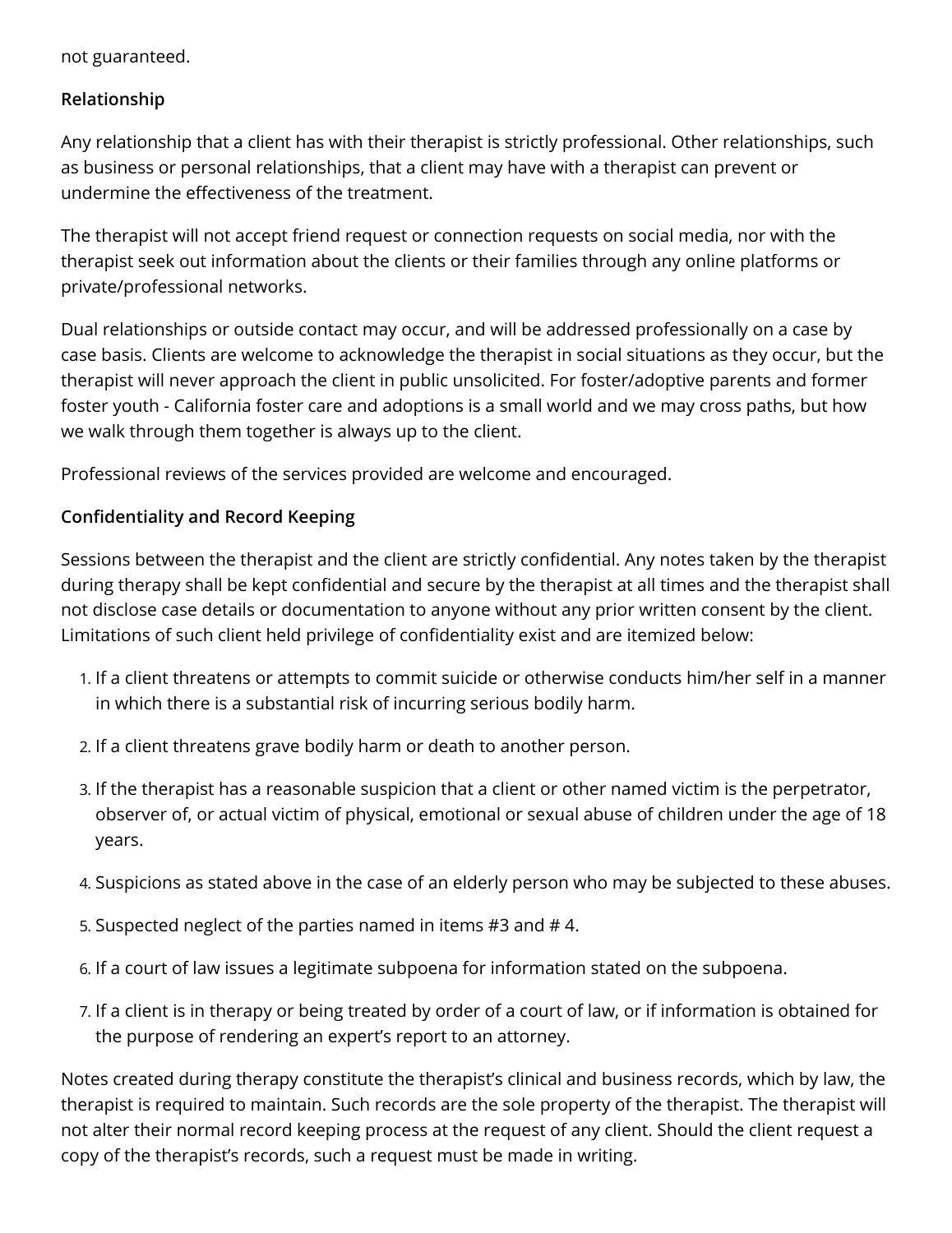The therapist reserves the right, under law, to provide the client with a treatment summary in lieu of actual records. Therapist also reserves the right to refuse to produce a copy of the record under certain circumstances, but may, if and as requested, provide a copy of the record to another treating health care provider.

Therapist will maintain the client's records for ten years following termination of therapy. However, after ten years, the client's records will be destroyed in a manner that preserves the client's confidentiality.

Please discuss any questions you have regarding confidentiality or record keeping with the therapist.

## **Professional Consultation**

Professional consultation is an important component of a healthy psychotherapy practice. As such, the therapist regularly participates in clinical, ethical, and legal consultation with appropriate professionals.

During such consultations, the therapist will not reveal any personally identifying information regarding the client.

## **Joint/Co-Parenting Counseling**

Each person in the joint session is expected to be honest and direct. The clients are expected to follow the guidelines in this therapy agreement. Provision of services to multiple participants is limited to the scope of experience of the therapist, in order to support a the joint relationship and individual mental health as it relates to foster care, adoption, and co-parenting.

"NO SECRETS" POLICY FOR JOINT THERAPY: Generally speaking, in the joint-therapy setting, the therapist cannot be the holder of a secret. Thus, if you feel it necessary to talk about matters that you absolutely do not want shared with the other party in the joint session, you might want to also consult with an individual therapist who can assist you to process the meaning and importance of the secret. If there is information that an individual desires to address within a context of individual confidentiality, the therapist will be happy to provide referrals to therapists who can provide concurrent individual therapy.

The therapist may determine that it is necessary to discontinue the counseling relationship with the couple if the needs of the couple exceed the scope of the therapist's practice, or if the couple requires more intensive relationship support outside of the boundaries of foster parenting, adoption, or coparenting.

## **Court Proceedings**

The therapist will not voluntarily participate in any litigation, or custody dispute, in which the client and another individual, or entity, or parties, is engaged. The therapist has a policy of not communicating with clients' attorney(s) and will generally not write or sign letters, reports, declarations, or affidavits to be used in clients' legal matters.